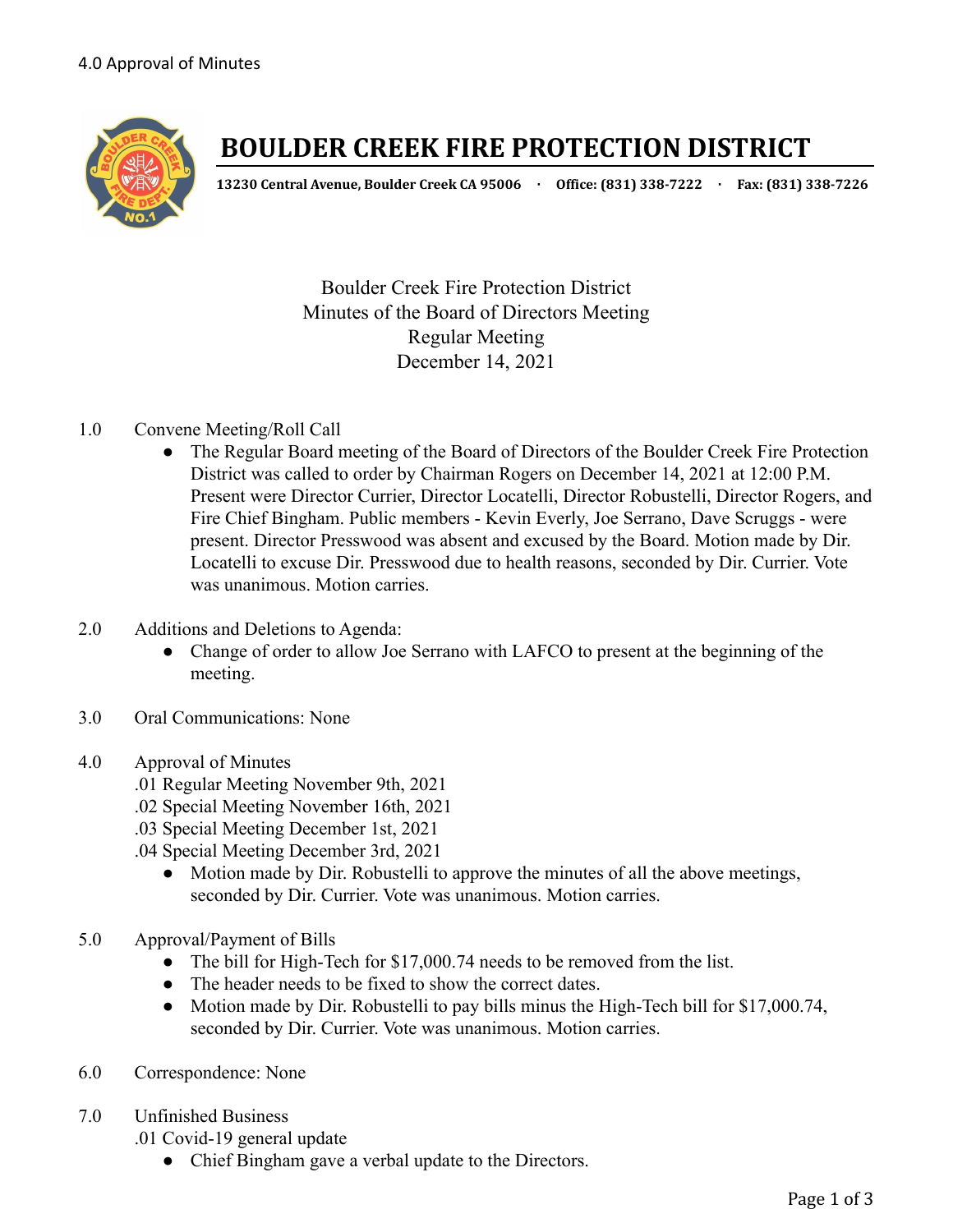- .02 FEMA update
- Chief Bingham gave a verbal update still waiting on administration portion .03 Boulder Creek Fire Department, Inc. (non-profit)
	- Kevin Everly stated no update to provide.
- .04 NFIRS Reports
	- Chief Bingham provided a print out showing call attendance
- .05 Jamison Creek Fire Station Update
	- Chief Bingham has spoked to Chief Armstrong about meeting however he's been unavailable
- .06 LAFCO Presentation
	- Joe presented the 2021 Survey Study
	- Joe plans to conduct a Feasibility Study by early to mid 2022.
	- After the Feasibility Study is completed, we can discuss conducting an annexation.
	- Joe would like to discuss the possibility of the Valley Fire Departments consolidation more to see if it makes sense to pursue.

## 8.0 New Business

- .01 Zayante Joint Board Meeting Jan 21 evening
	- Zayante has requested that BCPFD attend their Board meeting on Jan 21.
	- SLV Fire chiefs are discussing whether this is a non business dinner or a meeting.
	- Chief Bingham will request more information in order to clarify if the night is a social event or a Board Meeting.
- .02 Update on Dixie Strike Team
	- Chief Bingham received the CalOES reimbursement packet for the Dixie Fire and presented it to the Directors.

## 9.0 Chief's Report

## Administration

• Meetings attended: County Chiefs, County EMSIA, SCCFCA, (1) defensible space inspections,

private water tank walkthrough, Branciforte FPD consultant, winter storm meeting with county agencies, Watsonville Hospital impact, Netcom task team, Rebuild your neighborhood group, EMCC, SCCFITF, Fire Safe Council, BC library inspection, CSDA, FireWise Nina Terrace.

- We have one new firefighter named [Luke Johnson](mailto:luke3johnson@gmail.com) and he is assigned to Captain Graham
- Attended lunch engagement with Senator Laird and Supervisor McPherson along with Director Locatelli and other SLV chiefs.

## **Operations**

- Hosted a BCFPD Officers meeting and reconfigured the teams.
- Participated in several meetings with EMS / Fire agencies to create a plan for if Watsonville HP closes before being taken over.

● Working on a operational level tabletop Tablet Command training Maintenance

- Ongoing evaluation of the back parking lot / tree lot cleaning
- Deep cleaning in the gym has been completed.
- 10.0 Adjournment to Closed Session .01 Fire Chief Contract Discussion